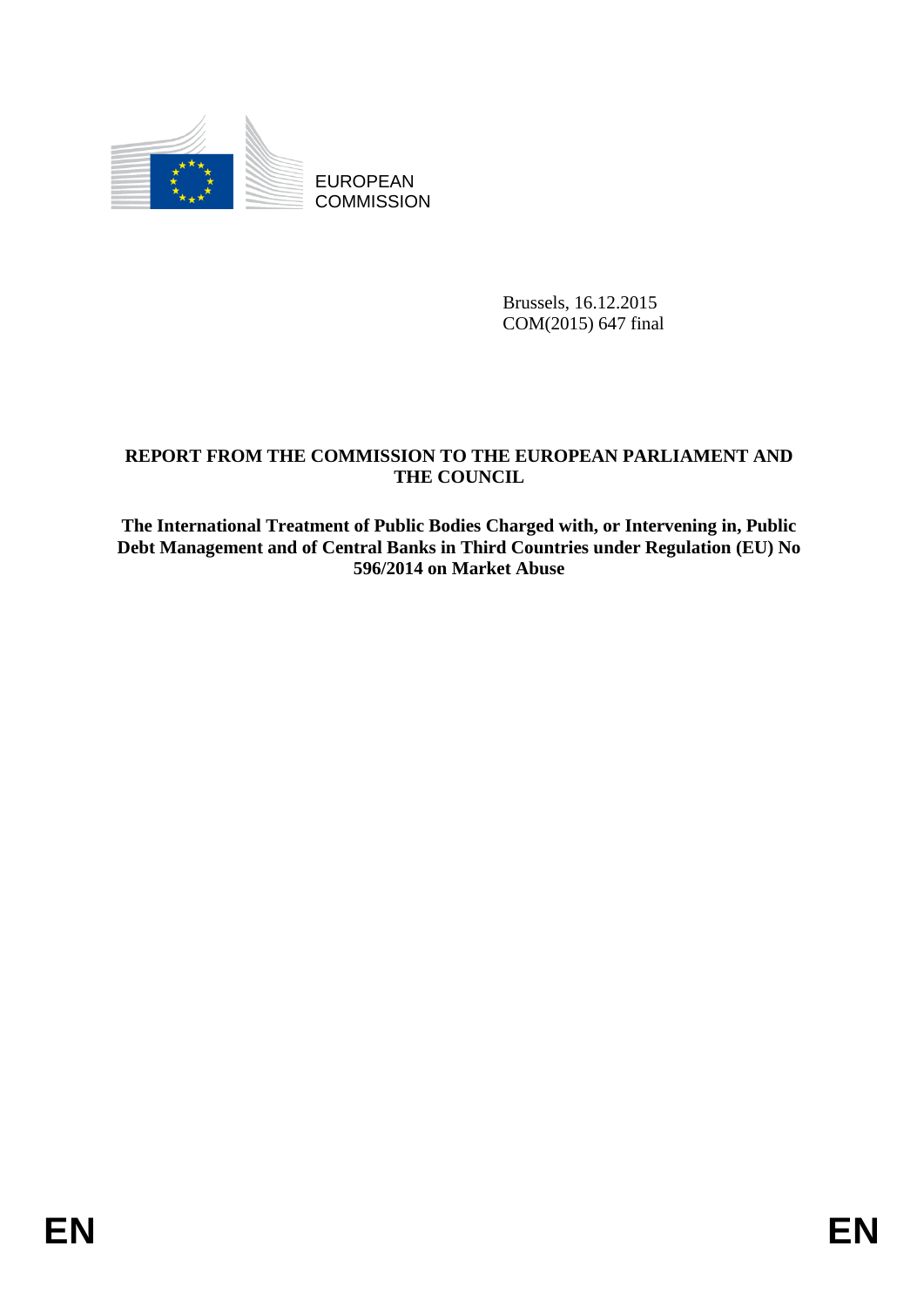### **1. INTRODUCTION**

Article  $6(1)$  of Regulation (EU) No 596/2014 on market abuse (hereinafter: "MAR")<sup>1</sup> exempts Member States, including members making up the federation in the case of a Member State that is a federal state, members of the European System of Central Banks (ESCB), ministries and other agencies and special purpose vehicles of one or several Member States or persons acting on their behalf from the application of MAR to transactions, orders or behaviour insofar as they are undertaken in pursuit of monetary, exchange rate or public debt management policies.

Such an exemption from the scope of MAR may, in accordance with Article 6(5) of MAR, be extended by virtue of the Commission's delegated act in accordance with Article 35 of MAR to certain public bodies charged with, or intervening in, public debt management and to central banks of third countries.

This report assesses the international treatment of public bodies charged with, or intervening in, public debt management and of central banks in third countries with the purpose of evaluating the appropriateness of the extension of the abovementioned exemption.

## **2. THE REPORT'S LEGAL BASIS**

Article 6(5) subparagraph 2 of MAR requires that by 3 January 2016 the Commission prepares and present to the European Parliament and to the Council a report assessing the international treatment of public bodies charged with, or intervening in, public debt management and of central banks in third countries. In terms of content, Article 6(5) subparagraph 3 of MAR sets out that the Commission's report should include a comparative analysis of the treatment of those bodies and central banks within the legal framework of third countries, and the risk management standards applicable to the transactions entered into by those bodies and central banks in those jurisdictions. In addition, Article 6(5) subparagraph 3 of MAR requires that if the report concludes, in particular in regard to the comparative analysis, that the exemption of the monetary responsibilities of those third-country central banks from the obligations and prohibitions of MAR is necessary, the Commission should extend the abovementioned exemption also to the central banks of those third countries.

## **3. ESMA'S TECHNICAL INPUT AND JURISDICTIONS CONSIDERED**

Given the global nature of financial markets and differences of legal frameworks of third countries and of the risk management standards applicable to the transactions across third country jurisdictions, on 21 October 2013 the Commission has requested ESMA to identify the most relevant third country jurisdictions to be assessed. In drawing up these lists of third countries, the Commission invited ESMA to take into account input from competent authorities and market participants, where appropriate, and for the list of priority third countries, to consider only those countries with a significant volume of transactions within

**<sup>.</sup>** <sup>1</sup> Regulation (EU) No 596/2014 of the European Parliament and of the Council of 16 April 2014 on market abuse (market abuse regulation) and repealing Directive 2003/6/EC of the European Parliament and of the Council and Commission Directives 2003/124/EC, 2003/125/EC and 2004/72/EC (OJ L 173, 12.6.2014, p. 1).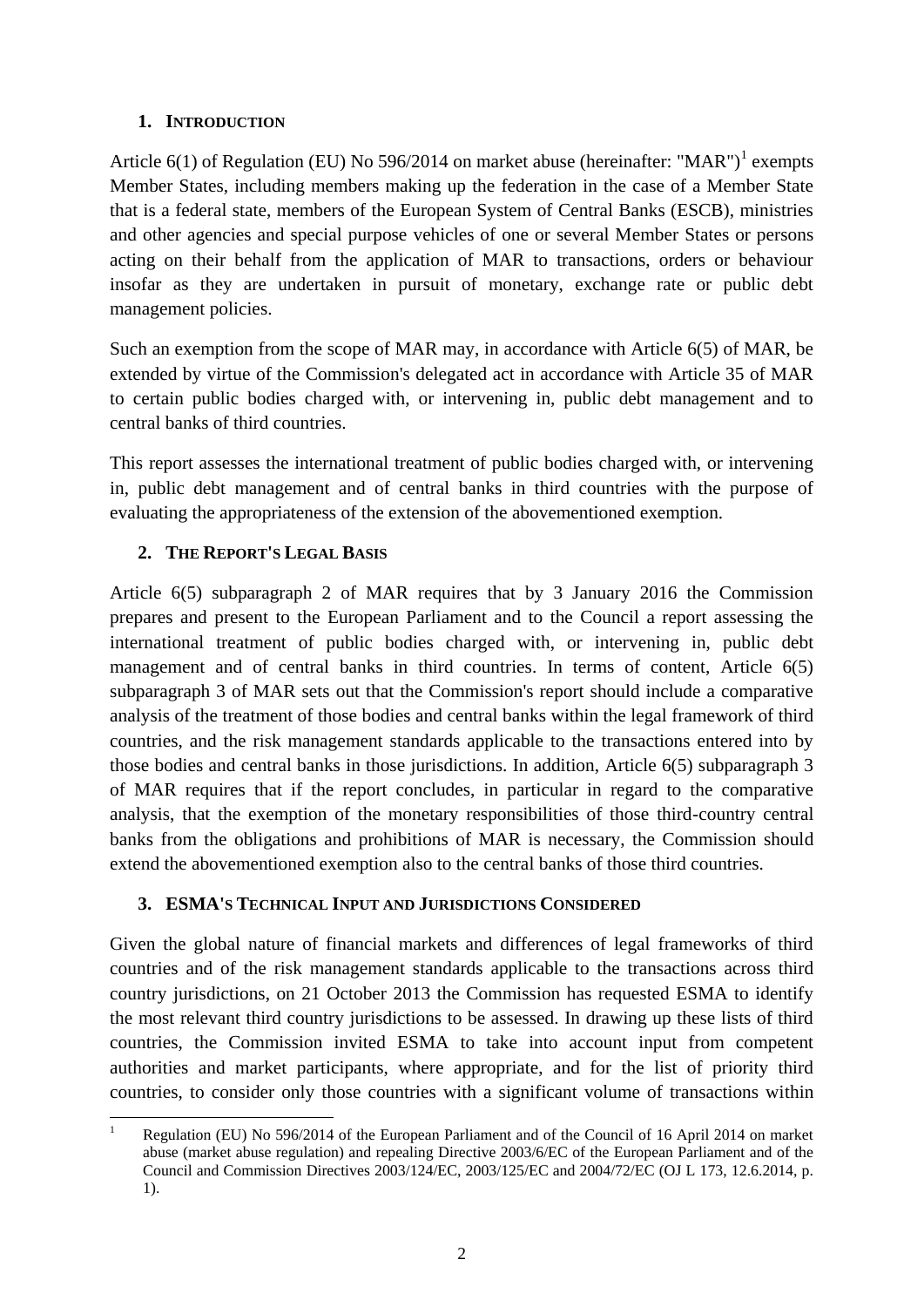scope of MAR. On 25 November 2013, ESMA provided the Commission with a technical input containing criteria for determining a prioritised and nominative list of third countries. In addition, ESMA has provided the Commission with recommendations in relation to the setting up of a selection procedure and to the elements for consideration in the third country assessment to be conducted.

For the purposes of evaluation of third countries, ESMA considered appropriate to consider and rely upon the International Monetary Fund's (IMF) methodology identifying jurisdictions with a systemically important financial sector for which the IMF's Financial Sector Assessment Program (FSAP) is mandatory. In ESMA's view, the IMF methodology combines the size and interconnectedness of each country's financial sector and hence takes into consideration the financial markets dimension. According to the IMF, this group of countries covers almost 90% of the global financial system and 80% of global economic activity and includes the majority of the G20 countries and of members of the Financial Stability Board (FSB). Moreover, ESMA has applied two additional criteria: first, being on the Financial Action Task Force (FATF) list of "High-risk and non-cooperative jurisdictions" which identifies countries that have strategic deficiencies in their measures to fight against money laundering and terrorist financing and second, not being a signatory of IOSCO Multilateral Memorandum of Understanding (MMoU).

When excluding members that are EU and EEA countries and including Turkey as an EU candidate country in the study, the Commission produced a list comprising 13 jurisdictions (Australia, Brazil, Canada, China, Hong Kong SAR, Japan, India, Mexico, Singapore, South Korea, Switzerland, Turkey and the United States). The Commission has decided to focus in its Report on those jurisdictions as a priority in order to decide on the appropriateness of the extension of the exemption from the obligations and prohibitions of MAR.

## **4. EXTERNAL STUDY**

In order to carry out a comprehensive assessment of the international treatment of public bodies of third countries, the preparation of the evaluation has been commissioned to independent contractors, the Centre for European Policy Studies (CEPS) and the University of Bologna (hereinafter: "External Contractors"). On 12 June 2015, the External Contractors have delivered to the Commission the report entitled "Study on exemptions for third-country central banks and other entities under the Market Abuse Regulation and the Markets in Financial Instruments Regulation" (hereinafter: "External Study") For the purposes of conducting the External Study, the External Contractors carried out a survey and a questionnaire addressed to central banks of third countries, legal and economic research and an analysis of the respective data. Furthermore, the External Study was based on an economic analysis of central banks and debt management offices' (hereinafter: "DMO") mandates and operational procedures; and on a legal analysis of the market context and the operational and legal frameworks applicable to third-country central banks and DMOs.

In order to assess the opportunity of granting and exemption to central banks and DMOs concerning MAR requirements, the External Contractors compare the rules applicable in each of the jurisdictions considered with those of MAR. The External Study set the context and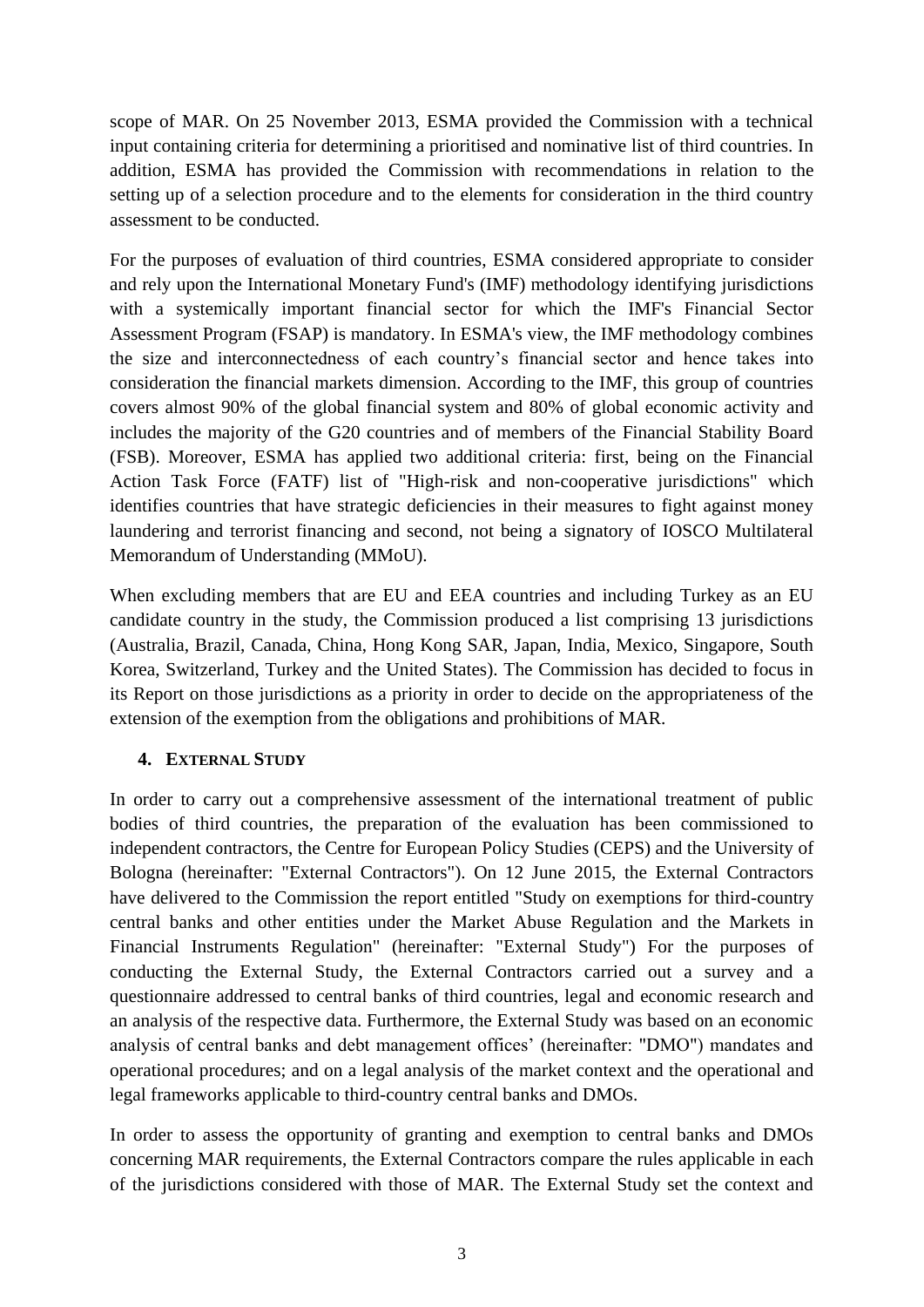framework for each jurisdiction and identified the level of transparency and protection of the system, and took into account, among others, the rules aiming at prohibiting and punishing insider dealing carried out by central banks or DMO staff members, exemption from market abuse regulation for monetary, exchange-rate or public debt management policy carried out by the central banks or DMOs and staff rules of conduct on the use of confidential information, on transactions in assets for private interests and on independence and conflicts of interest.

### **5. JURISDICTION ANALYSIS**

Taking into account the empowerment provided by Article 6(5) of MAR concerning the preparation of the present Report, the comparative analysis of the identified jurisdictions is by no means exhaustive and is based, in particular, on the analysis of the internal rules of conduct and/or ethics applicable to central banks and DMOs, on rules restricting personal use of confidential information, trading of assets by staff members on their own account, measures promoting staff independence, as well as risk management standards and rules of conduct and/or ethics made applicable to staff members, and availability of effective enforcement by internal compliance. $2^2$ 

### **Australia**

**Reserve Bank of Australia:** Insider dealing, unlawful disclosure of inside information and all forms of market manipulation are prohibited and constitute both administrative and criminal offences. The Reserve Bank of Australia (RBA) is not formally exempt from the rules on insider dealing, unlawful disclosure of inside information or market manipulation. Likewise, no exemption is provided for third-country central banks. The RBA applies risk management standards in undertaking its operations. Staff members are subject to a duty of professional secrecy under several legal provisions and the applicable internal code of conduct and are prevented from active trading in financial instruments for personal purposes. In addition, staff members are required to preserve their independence from third-party interests, and must avoid conflicts of interest. Staff members are made aware of the existence and applicability of an internal code of conduct upon recruitment and are examined on a continuous basis on the knowledge they have of it. Depending on the seriousness of the misconduct, disciplinary actions may, depending on the gravity, be up to the termination of employment.

**Australian Office of Financial Management:** Staff members of the DMO are subject to the relevant rules on insider dealing, unlawful disclosure of inside information, and market manipulation. Neither the DMO nor third country DMOs are exempt from rules on insider dealing, unlawful disclosure of inside information or market manipulation. Staff members are bound by general regulations that apply risk management standards to government bodies, and they have a duty of professional secrecy. They are also prohibited from making use of inside information and prevented from trading in financial instruments issued by the DMO, as well as they have to preserve their independence from third-party interests, and avoid conflicts of interest. An internal compliance function is in place to preside over the

 $\frac{1}{2}$ 

*See* summary of the analysis and criteria in the Annex of this Report.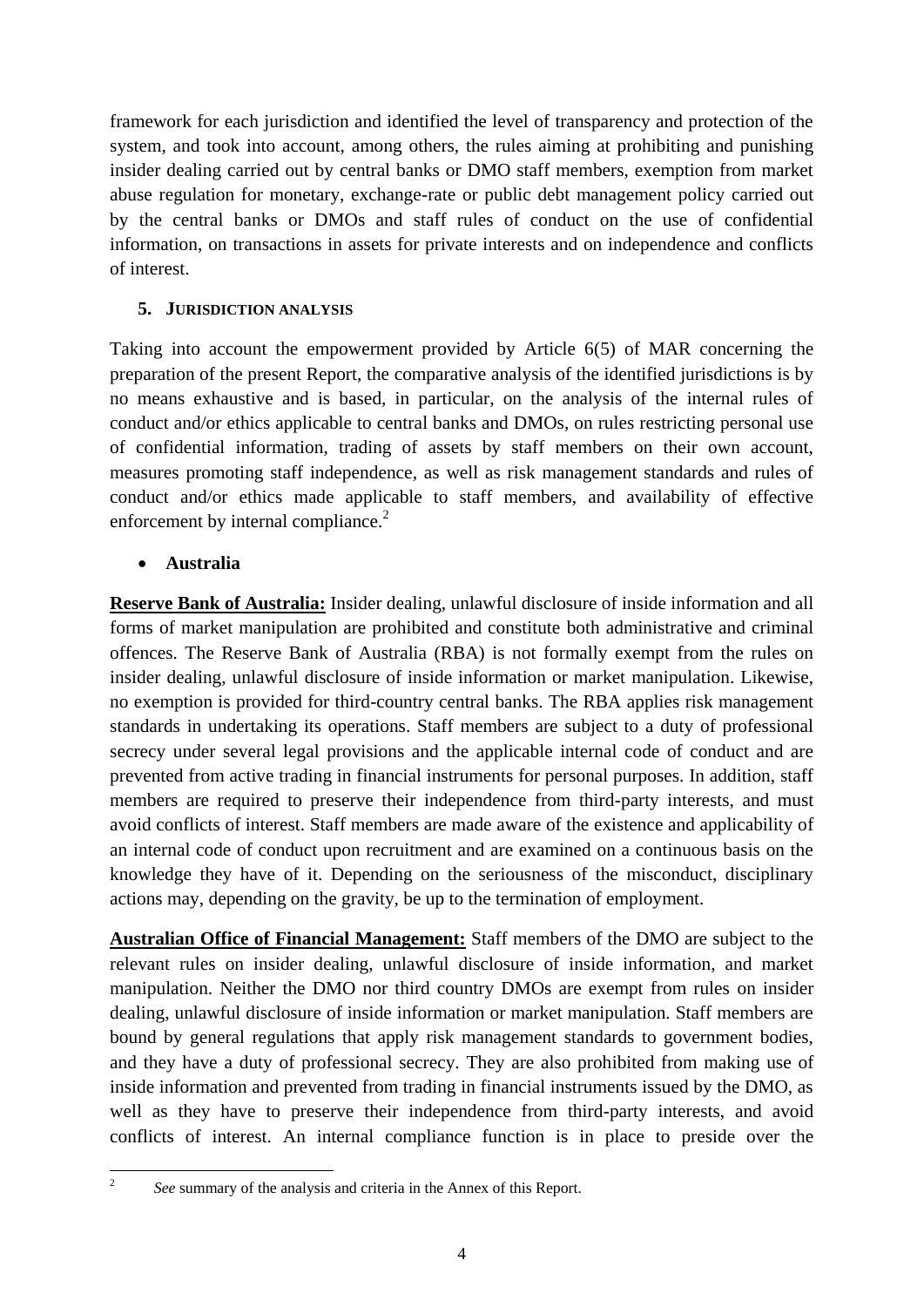application of the internal rules of conduct, investigate breaches and to report to external authorities when required. Depending on the seriousness of the case, disciplinary actions may vary from reprimand to dismissal.

### **Brazil**

**Central Bank of Brazil:** Insider dealing, unlawful disclosure of inside information, all forms of market manipulation are prohibited and constitute criminal offences. The national central bank is not formally exempt from market abuse rules. Likewise, no exemption is provided for third-country central banks. The central bank has operational rulebook on the transactions for the disposal and acquisition of financial instruments, and effective risk management standards are in place and consistently applied. Staff members are subject to a duty of professional secrecy and are forbidden from making use of inside information for private purposes. While no rules prohibits outright trading in predetermined assets or financial instruments for personal purposes, staff members must refrain from taking any advantage of inside information or conflict of interests situations arising from their position with the central bank. Staff members also have a duty to preserve their independence from third-party interests, and must avoid conflicts of interest. An ethics committee informs staff of the rules of conduct, monitors their application and takes disciplinary actions in case of violation. Depending on the severity of the misconduct, disciplinary actions range from warning to dismissal.

**National Treasury of Brazil:** No exemption from rules on insider dealing, unlawful disclosure of inside information or market manipulation exists for the DMO and/or thirdcountry DMOs. No specific operational rulebook for handling the disposal or acquisition of financial instruments exists. Staff members are subject to a duty of professional secrecy under several legal provisions and the applicable internal rules of conduct and are prohibited from making use of inside information for private purposes with no exception. Specific and detailed rules are put in place that explicitly prevent staff members from trading in financial instruments issued by the DMO or other government entities, unless specific and stringent conditions apply. Staff members are required to preserve their independence from third-party interests, and to avoid conflicts of interest. An internal ethics committee oversees the application of the internal rules of conduct and takes disciplinary actions in case of violation. Depending on the severity of the misconduct, disciplinary actions range from warning to dismissal.

#### **Canada**

**Bank of Canada:** Insider dealing, unlawful disclosure of inside information and all forms of market manipulation are prohibited and constitute both administrative offences and criminal offences, which are subject to penalties. The national central bank is not formally exempt from the rules on insider dealing or unlawful disclosure of inside information, but is exempt from rules on market manipulation. No exemption is provided for third-country central banks. The central bank applies risk management standards for undertaking its operations. Staff members have a duty of professional secrecy, which prohibits any use and attempt to use inside information for private interests. Applicable rules on trading in financial instruments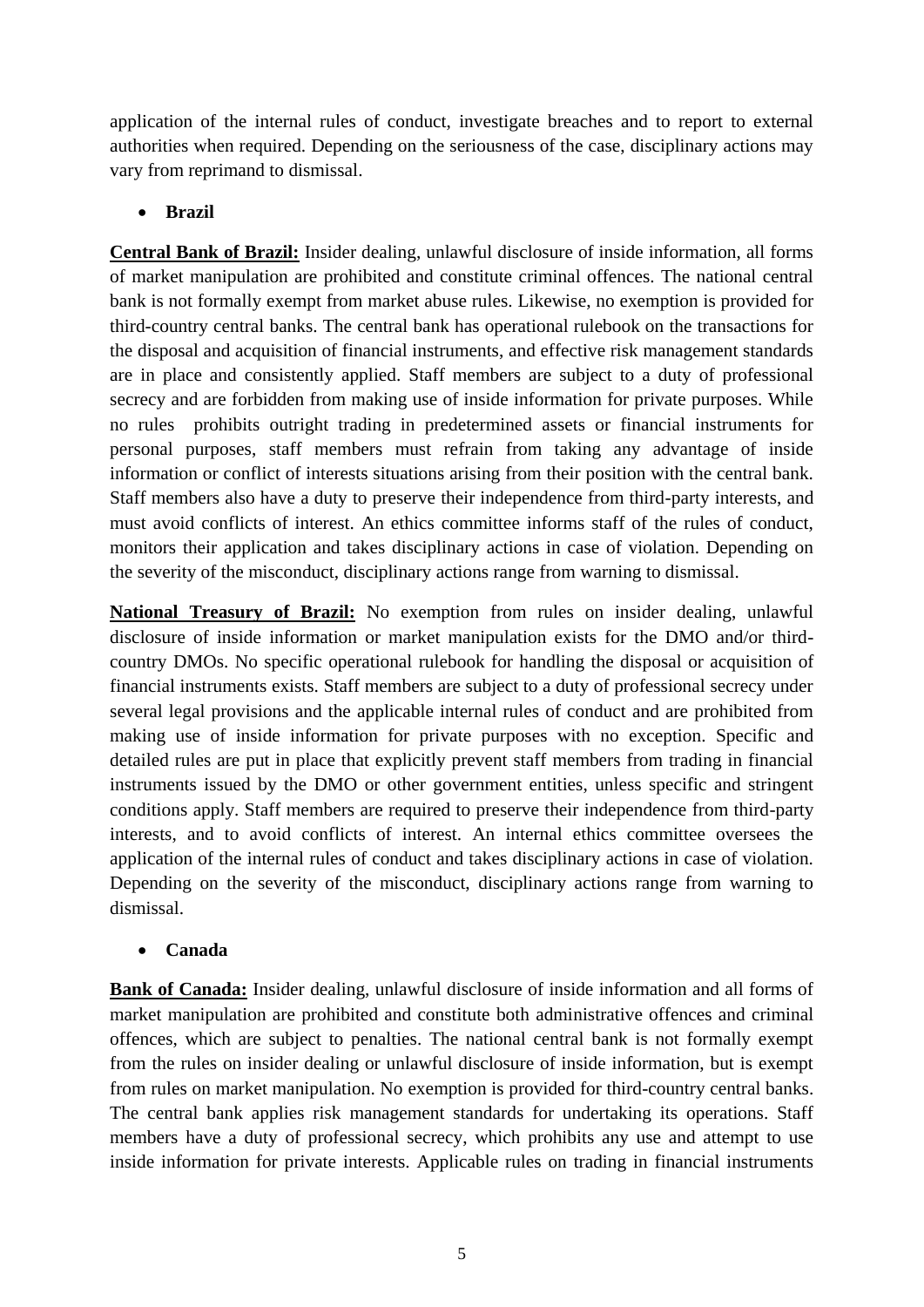for personal purposes are tailored to the position of the staff member. Staff members are required to preserve their independence from third-party interests and to avoid conflicts of interest. A committee designated with the board of directors of the central bank, together with the compliance office, oversees the administration of the code of conduct and is entrusted with reviewing it, disseminating knowledge and taking disciplinary action in case of breach of it. Depending on the severity of the misconduct, disciplinary actions may include termination of employment.

**Department of Finance Canada:** DMO's staff members are subject to insider dealing, unlawful disclosure of inside information prohibition and all forms of market manipulation and relevant administrative and criminal penalties. DMO is not exempted from the rules on insider dealing and unlawful disclosure of inside information, save for an exemption from the rules on market manipulation. Third-country DMOs are not exempt from such rules. The same risk management standards apply as to the central bank. Staff members are subject to a duty of professional secrecy and are prohibited from making use of inside information for private purposes with no exception. Staff members are prevented from investing in financial instruments that give rise to actual or potential conflicts of interest. Furthermore, staff members are subject to independence duty and are required to avoid conflicts of interest. An internal compliance function is in place to preside over the application of the internal rules of conduct, the adherence to which is part of the employment contract, investigate instances of misconduct and report such instances of misconduct to external authorities.

### **China**

**People's Bank of China:** Staff members of the central bank are subject to all the rules that prohibit insider dealing, unlawful disclosure of inside information, and market manipulation and such breaches resulting in either administrative and/or criminal offences. The central bank is exempt from the rules on insider dealing, unlawful disclosure of inside information and market manipulation. However, no such exemption applies to third-country central banks. The central bank applies general and specific risk management standards when it undertakes its operations. Compliance with such standards is routinely checked by the internal compliance and audit. Staff members are subject to a stringent duty of professional secrecy, which applies beyond the term of employment. Staff members are also prohibited from making use of inside information for private purposes with no exception. Restrictions in investing and holding assets and financial instruments apply. Staff members have a duty to preserve their independence from third-party interests, and to avoid conflicts of interest. An internal compliance function is in place in order to oversee the application of the internal rules of conduct. Depending on the severity of the misconduct, disciplinary actions may be up to and include dismissal.

## **Hong Kong**

**Hong Kong Monetary Authority:** Insider dealing, unlawful disclosure of inside information, all forms of market manipulation are prohibited and constitute both administrative offences and criminal offences and are subject to penalties. Since the Hong Kong Monetary Authority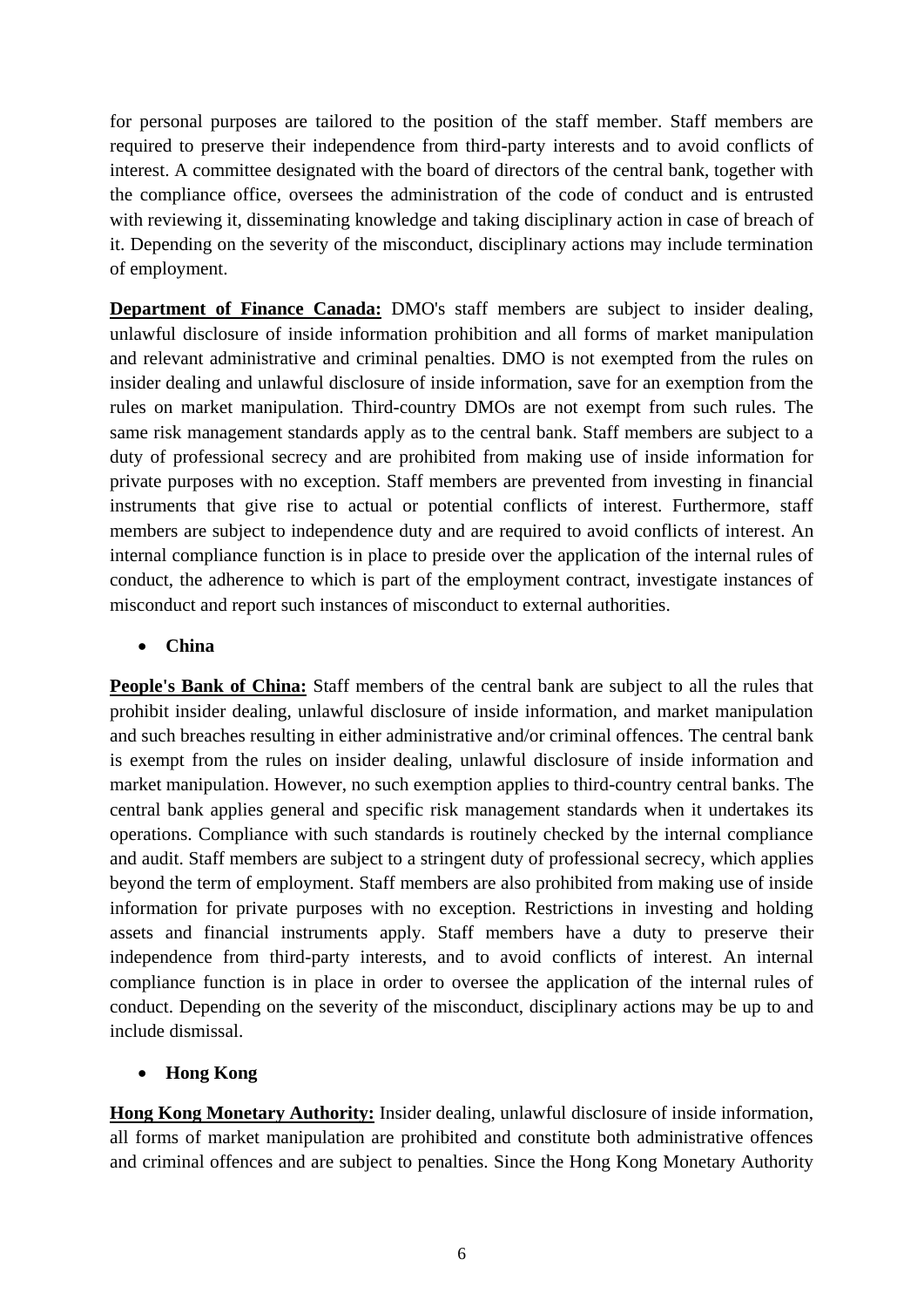belongs to the executive branch there is only a *de facto* exemption from the rules on insider dealing, unlawful disclosure of inside information and market manipulation. No exemption is provided for third-country central banks. Hong Kong Monetary Authority applies risk management standards and observes an internal investment policy and procedures manuals when it undertakes its operations. Staff members are subject to a duty of professional secrecy, which is enforced under several legal provisions and are prohibited from using inside information in their own private interest. Staff members are prohibited to invest in financial instruments issued by regulated entities and are required preserve their independence from third-party interests and to avoid conflicts of interest. The management and human resources department presides over the application of the internal code of conduct endorsed by outside regulatory authorities. Depending on the severity of the misconduct, disciplinary actions may be up to and include termination of employment.

**Financial Services and the Treasury Bureau of Hong Kong:** Insider dealing, unlawful disclosure of inside information and all forms of market manipulation are prohibited and constitute both administrative offences and criminal offences, and are subject to penalties. The DMO is *de facto* exempt from the rules on insider dealing, unlawful disclosure of inside information and market manipulation. No exemption provided for third-country DMOs. Staff members are subject to a duty of professional secrecy and are prohibited from using inside information in their own private interest. Staff members must not engage in private investments which may cause real or apparent conflicts of interest with their official duties and must preserve their independence from third-party interests, and must disclose conflicts of interest to their supervisors. Depending on the severity of the misconduct, disciplinary actions may vary from verbal or written warning to compulsory retirement or dismissal.

#### **India**

**Reserve Bank of India:** Insider dealing, unlawful disclosure of inside information, all forms of market manipulation are prohibited and constitute both administrative offences and criminal offences, each one subject to ad hoc penalties. Reserve Bank of India is exempt from the rules on insider dealing, unlawful disclosure of inside information and market manipulation. No exemption is provided for third-country central banks and DMOs. Reserve Bank of India applies risk management standards in undertaking its operations and their mode of application has been sufficiently disclosed. Staff members are subject to a duty of professional secrecy under several legal provisions. Rules exist that explicitly prevent staff members from speculative trading in financial instruments. Staff members are subject to a duty to preserve their independence from third-party interests. However, there is no specific internal policy aimed at addressing issues of conflict of interests. Concerning the rules of conduct the oversight function falls on each line manager. Depending on the severity of the misconduct, disciplinary actions may be up to or even result in termination of employment.

#### **Japan**

**Bank of Japan:** Insider dealing, unlawful disclosure of inside information, all forms of market manipulation are prohibited and constitute both administrative offences and criminal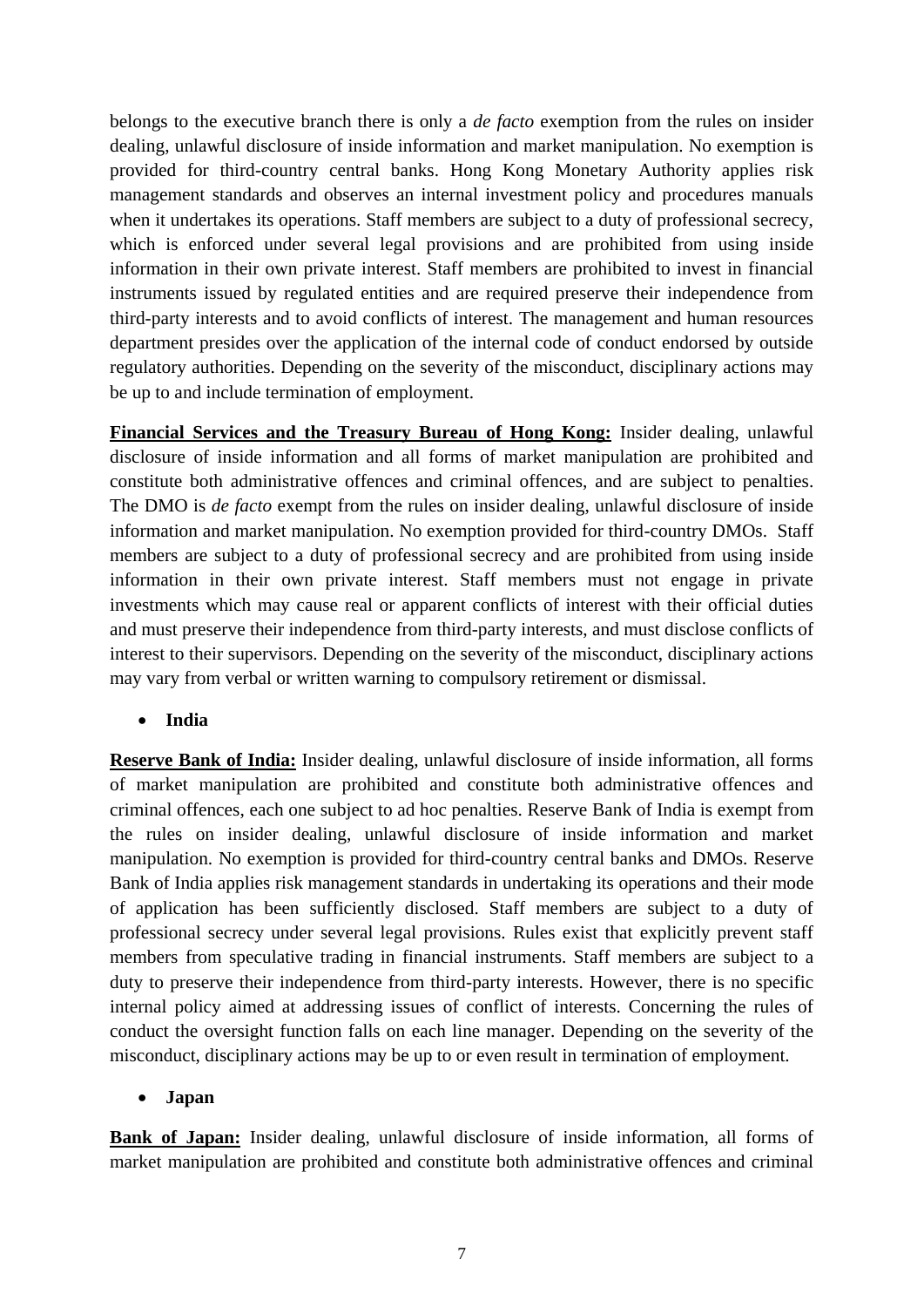offences, each one subject to ad hoc penalties. The national central bank is not formally exempt from the rules on insider dealing, unlawful disclosure of inside information or market manipulation. Likewise, no exemption is provided for third-country central banks. Staff members are subject to a duty of professional secrecy, which lasts for life. Staff members are prohibited from making use of inside information for private purposes and from dealing in financial instruments. Staff members are subject to a duty to preserve their independence from third-party interests, and they must also avoid conflicts of interest. A central authority, the National Public Service Ethics Board, is entrusted with advising on changes to the national ethics framework for public employees. Depending on the severity of the misconduct, disciplinary actions may vary from warning and pay cut to termination of employment.

**Ministry of Finance:** Insider dealing, unlawful disclosure of inside information and all forms of market manipulation are prohibited and constitute both administrative offences and criminal offences, and subject to penalties. Staff members are subject to a duty of professional secrecy, which lasts for life. Staff members are prohibited from making use of inside information for private purposes and from dealing in government bonds. Staff members are subject to a duty to preserve their independence from third-party interests. The National Public Service Ethics Board is entrusted with advising on changes to the national ethics framework for all public employees. Depending on the severity of the misconduct disciplinary actions may vary from warning and pay cut to termination of employment.

#### **Mexico**

**Bank of Mexico:** Insider dealing, unlawful disclosure of inside information and all forms of market manipulation are prohibited as criminal offences and are subject to the penalty of imprisonment. The national central bank is formally exempt from the rules on insider dealing, unlawful disclosure of inside information and market manipulation. No exemption is provided for third-country central banks. The central bank applies risk management standards in undertaking its operations and its means of implementation have sufficiently been disclosed. Staff members are subject to a duty of professional secrecy, which continues beyond the term of employment. Rules exist that explicitly prevent staff members from dealing in financial instruments for a price openly uncorrelated to the fair market price. Staff members are subject to a duty to preserve their independence from third-party interests, and they must also avoid conflicts of interest. The internal function in charge of supervising compliance with the rules of conduct is articulated in several committees and departments. Depending on the severity of the misconduct, disciplinary actions may vary from warning and suspension to removal, and temporary disqualification from holding analogous positions.

**Ministry of Finance and Public Credit of Mexico:** Staff members of the DMO are subject to the rules on insider dealing, unlawful disclosure of inside information, all forms of market manipulation and relevant criminal penalties. No exemption from rules on insider dealing, unlawful disclosure of inside information or market manipulation is provided for the national DMO or for third-country DMOs. Restrictions apply on trading in assets. The DMO applies risk management standards to its operations. Staff members are subject to a duty of professional secrecy and are prohibited from making use of inside information for private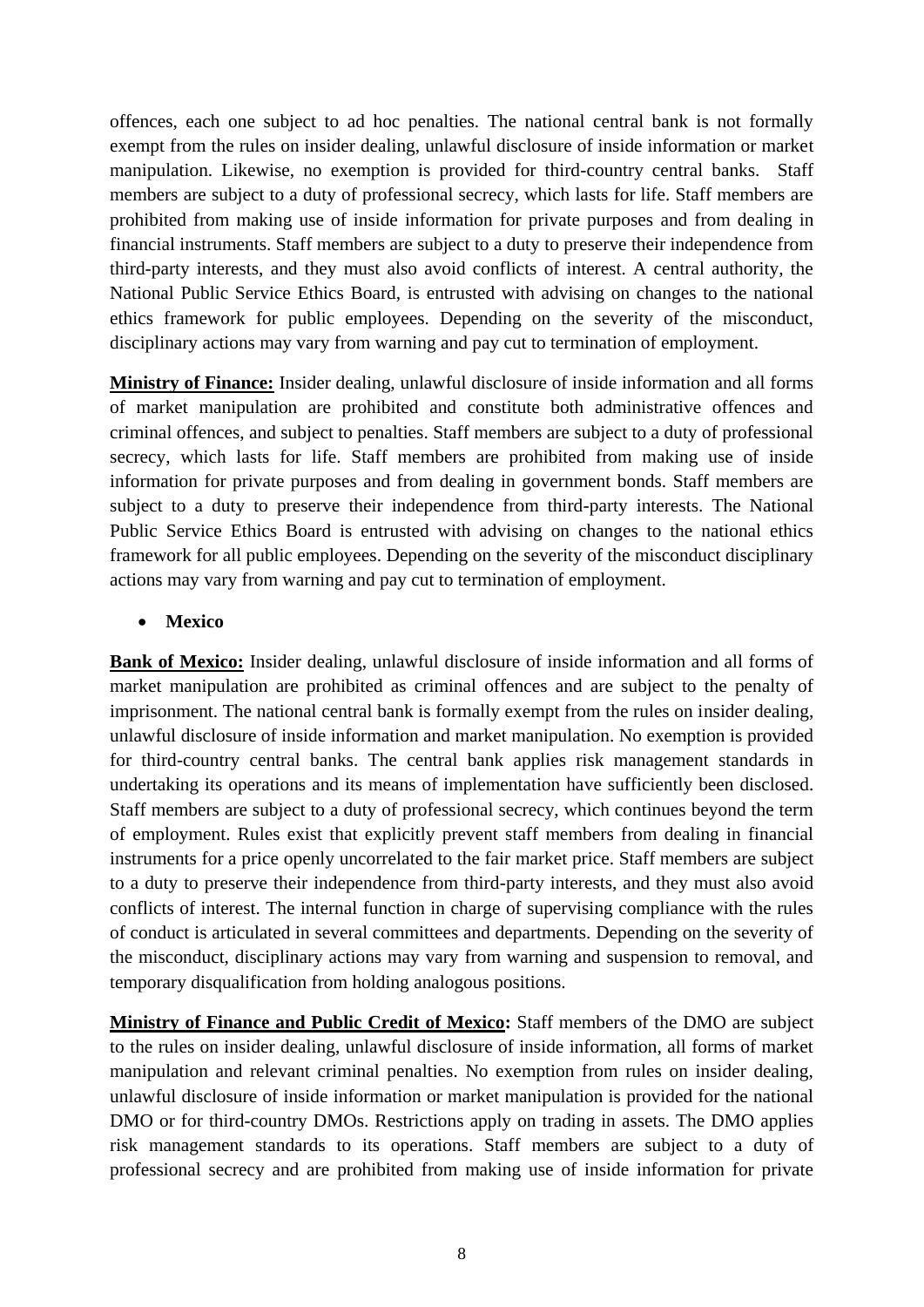purposes with no exception. No specific rules exist that would prevent staff members from trading in financial instruments issued by the DMO. However, staff members are subject to a duty to preserve their independence from third-party interests, and they must also avoid conflicts of interest. An ethics committee is in charge of the application of the internal rules of conduct. Depending on the severity of the misconduct, disciplinary actions may vary from warning to discharge from office and temporary disqualification from holding offices in the public sector.

#### **Singapore**

**Monetary Authority of Singapore:** Insider dealing, unlawful disclosure of inside information, all forms of market manipulation are prohibited and constitute both administrative offences and criminal offences, each one subject to ad hoc penalties. The Monetary Authority of Singapore is exempt from the rules on insider dealing, unlawful disclosure of inside information and market manipulation. No exemption is provided for thirdcountry central banks or DMOs. The Monetary Authority of Singapore applies risk management standards in undertaking its operations and compliance with such standards is monitored. Staff members are subject to a duty of professional secrecy under the applicable internal code of conduct and are prohibited from making private use of inside information. Staff members and their family are not allowed to hold financial instruments issued by regulated entities and buy listed financial instruments outside public markets. Staff members are subject to a duty to preserve their independence from third-party interests, and they must also disclose conflicts of interest to the head of department. The Monetary Authority of Singapore's management, together with the human resources and risk management departments, supervise the application of the internal code of conduct and inform new staff members about it. Disciplinary actions taken by the Monetary Authority of Singapore's management range from oral reprimand to termination of employment.

#### **Korea**

**Bank of Korea:** Insider dealing, unlawful disclosure of inside information, all forms of market manipulation are prohibited and constitute both administrative offences and criminal offences, each one subject to ad hoc penalties, up to life imprisonment. The national central bank is not formally exempt from the rules on insider dealing, unlawful disclosure of inside information or market manipulation. Likewise, no exemption is provided for third-country central banks. The central bank applies risk management standards in undertaking its operations. Staff members are subject to a duty of professional secrecy, which may be waived for purposes of information sharing with other authorities, and may not use inside information for private purposes. Restrictions in dealing in financial instruments only apply to staff members with access to critical information. Staff members are subject to a duty to preserve their independence from third-party interests and must consult the compliance officer should a conflict of interest arise and are excluded from participating in the decision. An ethics and compliance officer is responsible for staff training on the code of conduct and monitors compliance. Depending on the seriousness of the misconduct, disciplinary actions may result in the termination of employment.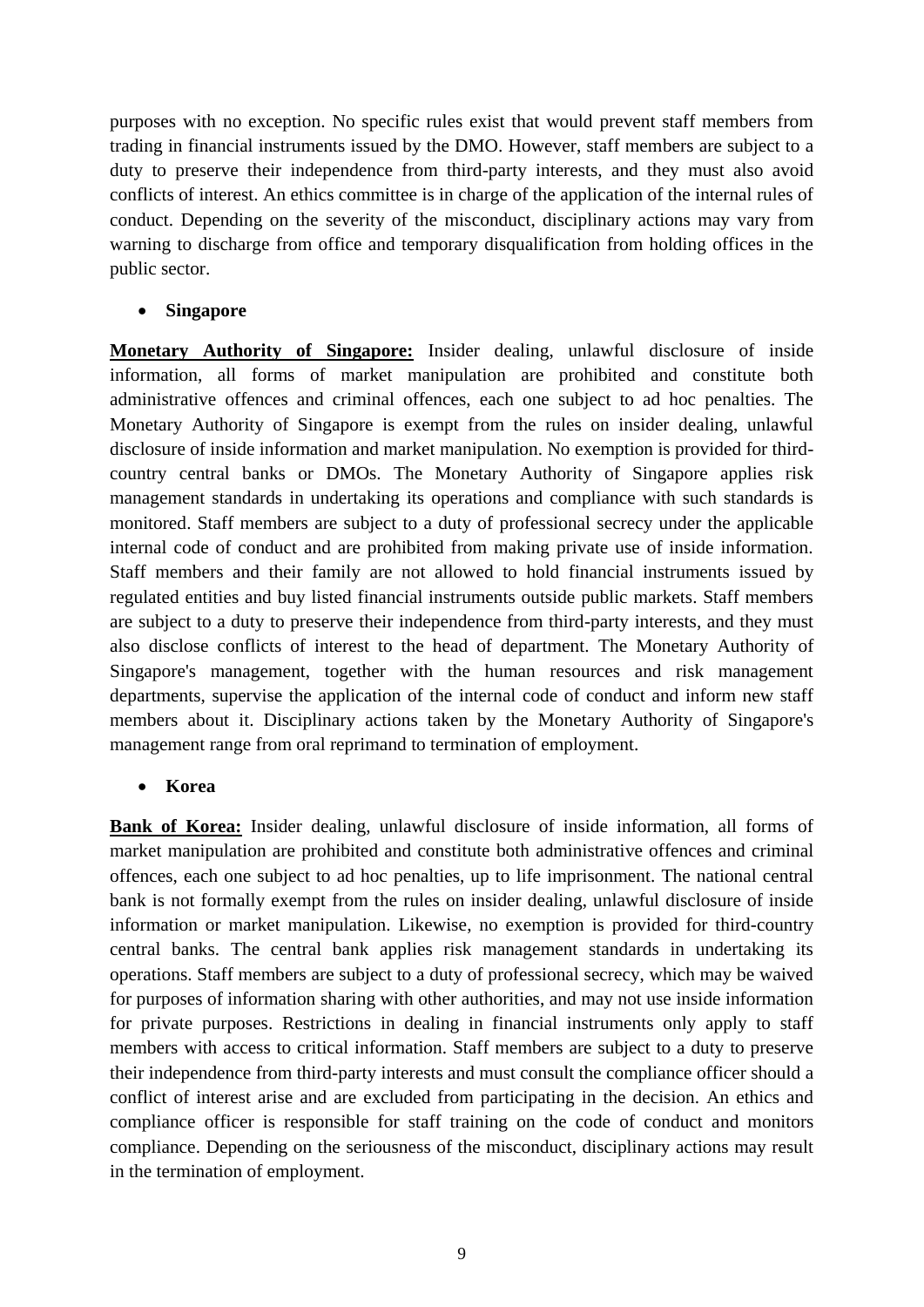**Ministry of Strategy and Finance of Korea:** Staff members of the DMO are subject to the rules on insider dealing, unlawful disclosure of inside information, all forms of market manipulation and relevant administrative and criminal penalties. No exemption from rules on insider dealing, unlawful disclosure of inside information or market manipulation is provided for the national DMO or for third-country DMOs. Staff members are subject to a duty to preserve their independence from third-party interests, and they must also avoid conflicts of interest. A compliance officer is in charge of the application of the internal rules of conduct. Depending on the seriousness of the case, disciplinary actions may be taken.

**Switzerland** 

**Swiss National Bank:** Insider dealing, unlawful disclosure of inside information and all forms of market manipulation are prohibited and constitute both administrative offences and criminal offences, and subject to penalties. The national central bank is formally exempt from the rules on insider dealing, unlawful disclosure of inside information and market manipulation. To the contrary, no exemption is granted to third-country central banks. The central bank applies risk management standards in undertaking its operations. Staff members are subject to a duty of professional secrecy under the applicable internal code of conduct and members of the bank council are held to it beyond the term of employment. Private use of inside information is prohibited. Staff members are prevented from trading in financial instruments on the basis of inside information and entering into foreign exchange transactions exceeding certain monetary threshold unless previously authorised. Staff members are subject to a duty to preserve their independence from third-party interests, and they must also avoid conflicts of interest. The compliance department presides over the application of the internal code of conduct and is responsible for advisory, training, investigation, monitoring, and reporting. In case of intentional misconduct or gross negligence, disciplinary actions may be up to termination of employment.

**Federal Finance Administration:** Staff members of the DMO are subject to the rules on insider dealing, unlawful disclosure of inside information, all forms of market manipulation and relevant administrative and criminal offences. An exemption from rules on insider dealing, unlawful disclosure of inside information or market manipulation is granted to the national DMO. Third-country DMOs are not exempt from such rules. Staff members are subject to a stringent duty of professional secrecy, which continues beyond the term of employment. They are also prohibited from making use of inside information for private purposes. There are rules that place restrictions on the transactions in financial instruments by staff members, who are obliged to keep record and report their investments upon request. Staff members are subject to a duty to preserve their independence from third-party interests, and they must also avoid conflicts of interest. Line managers oversee the application of the internal rules of conduct, the knowledge of which is part of the learning activity of staff members. Depending on the seriousness of the case, disciplinary actions may be up to dismissal.

**Turkey**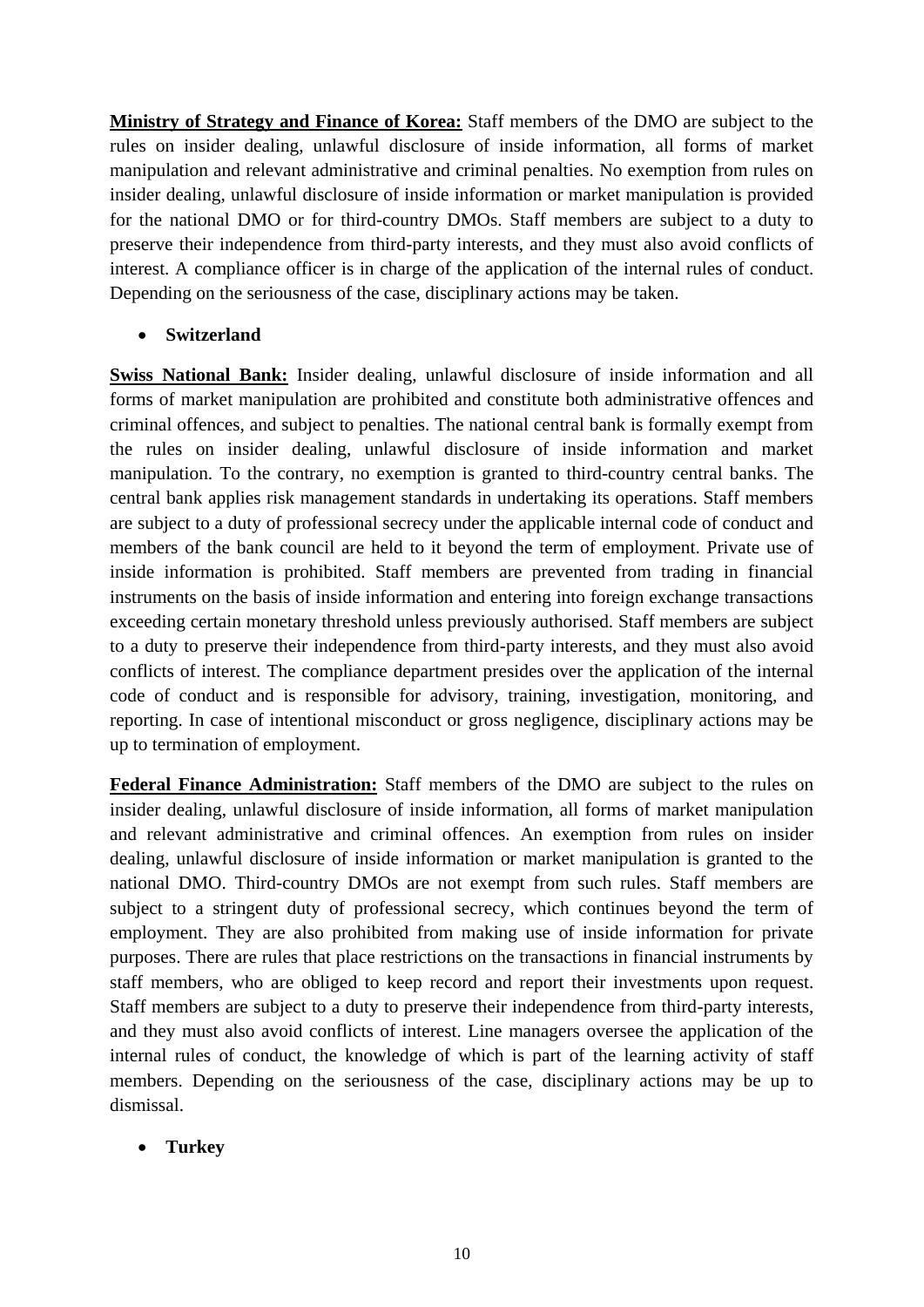**Central Bank of the Republic of Turkey:** Insider dealing, unlawful disclosure of inside information, all forms of market manipulation are prohibited and constitute both administrative offences and criminal offences, each one subject to ad hoc penalties. The national central bank is formally exempt from the rules on insider dealing, unlawful disclosure of inside information or market manipulation, however, no exemption exists for third-country central banks. The central bank applies risk management standards in undertaking its operations and the implementation of such standards is subject to auditing. Staff members are subject to a duty of professional secrecy, the violation of which constitutes a criminal offence. Staff members are prevented from participating in auctions of government bonds. Staff members are subject to a duty to preserve their independence from third-party interests, and they must abstain from taking part in decisions in relation to which they are conflicted. The audit department is in charge of applying the internal rules of conduct, it conducts examination and studies, carries out investigations and offer consulting services. Depending on the severity of the misconduct, disciplinary actions may be up to and even include termination of employment.

**Undersecretariat of Treasury of the Republic of Turkey:** Staff members of the DMO are subject to the rules on insider dealing, unlawful disclosure of inside information, all forms of market manipulation and relevant administrative and criminal offences. No exemption from rules on insider dealing, unlawful disclosure of inside information or market manipulation exists for the national DMO or for third-country DMOs. Staff members are bound by risk management standards and are subject to a stringent duty of professional secrecy, as well as restricted from trading in financial instruments. In addition, staff members must report information about the assets they and their families own and are required to preserve their independence from third-party interests, and to avoid conflicts of interest. An ethics commission nominated by the DMO management develops an ethical culture, provides advice and monitors behaviour. Depending on the severity of the misconduct, the council of the central bank may apply a series of disciplinary actions up to dismissal.

**USA**

**Federal Reserve System:** Insider dealing, unlawful disclosure of inside information, all forms of market manipulation are prohibited and constitute both administrative offences, punishable by penalties. The national central bank is formally exempt from the rules on insider dealing, unlawful disclosure of inside information and market manipulation. No exemption is provided for third-country central banks. The central bank applies risk management standards in undertaking its operations. Staff members are subject to a stringent duty of professional secrecy and are prohibited from using inside information for their personal benefit. Rules exist that explicitly prevent or restrict staff members from trading in financial instruments on the basis of inside information around the time the Federal Open Market Committee gathers and from investing in the U.S. Government securities. Staff members are subject to a duty to preserve their independence from third-party interests, and they must also avoid conflicts of interest. An ethics officer, a senior officer of the central bank, is responsible for implementing the central bank's programme for maintaining the highest standards of honesty, integrity and impartiality in the conduct of central bank's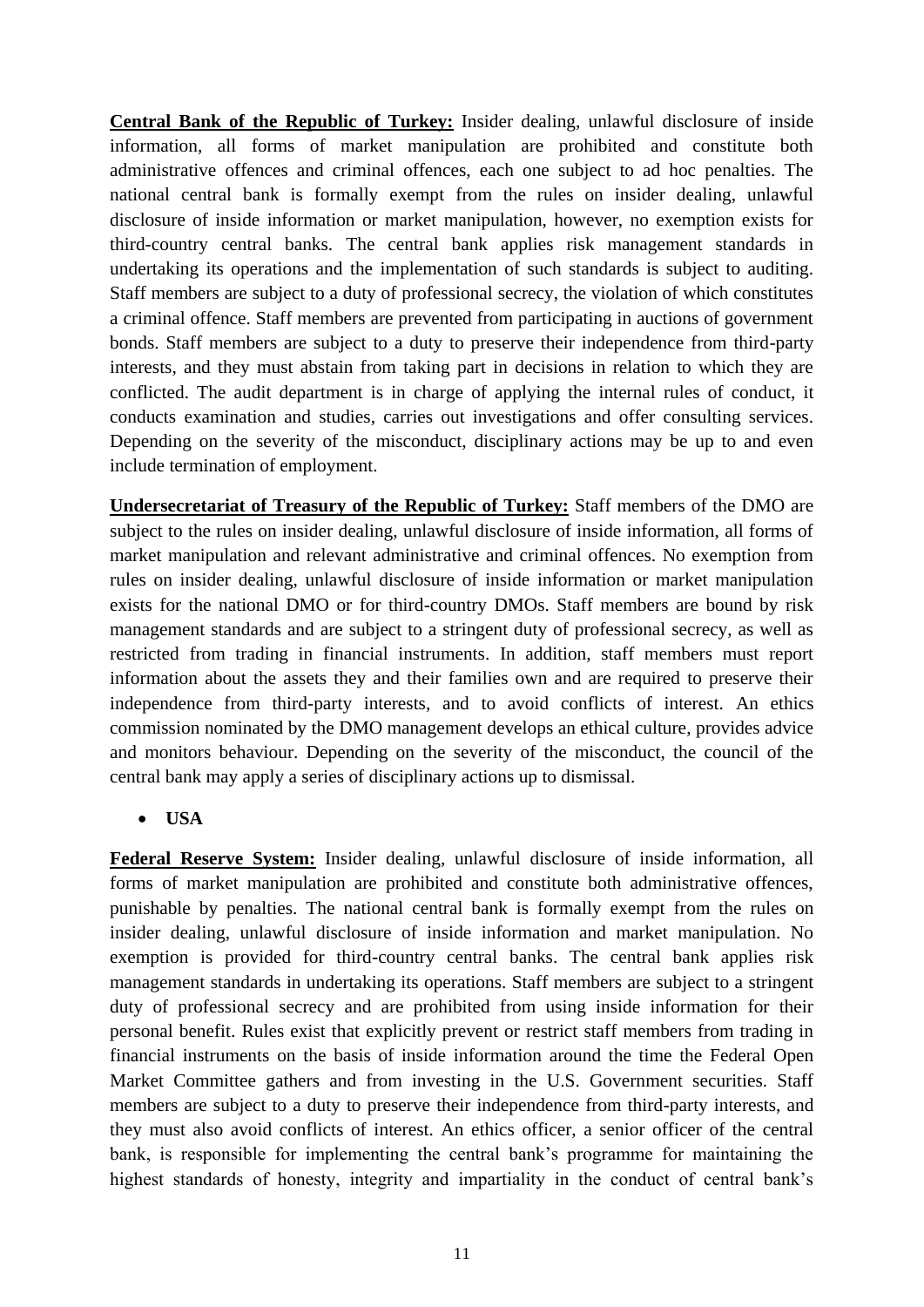activities. Depending on the severity of the misconduct, staff members are subject disciplinary action up termination of employment.

**U.S. Department of the Treasury:** Insider dealing, unlawful disclosure of inside information and all forms of market manipulation are prohibited. Staff members are subject to a stringent duty of professional secrecy and to restrictions on purchasing assets and holding financial instruments, as well as to extensive rules on financial disclosure. Furthermore, staff members are required to preserve their independence from third-party interests, and to avoid conflicts of interest. The Deputy General Counsel is the Department's Designated Agency Ethics Official and is responsible for managing and coordinating the ethics program and other matters arising under the applicable internal rules of conduct. Heads of Bureau take appropriate corrective and disciplinary actions in case of misconduct up to termination of employment.

### **6. CONCLUSIONS**

At this stage, the Commission concludes that on the basis of the assessment carried out through the analysis of the key and additional criteria as explained above, it is appropriate to grant an exemption from MAR requirements to central banks and DMOs of Australia, Brazil, Canada, Hong Kong SAR, India, Japan, Mexico, Singapore, South Korea, Switzerland, Turkey and the United States and to the central bank of China. Hence, a delegated act under Article 6(5) of MAR is required to extend the exemption to the abovementioned central banks and DMOs.

The comparative analysis in this Report is by no means exhaustive. It is also based on some third-countries' legislation that can be updated. Conclusions set out in this Report are without prejudice to possible changes in the future, having regard to changes of third-countries' legislation or changed factual circumstances which may trigger the need for a review of the list of exempted third country central banks and DMOs.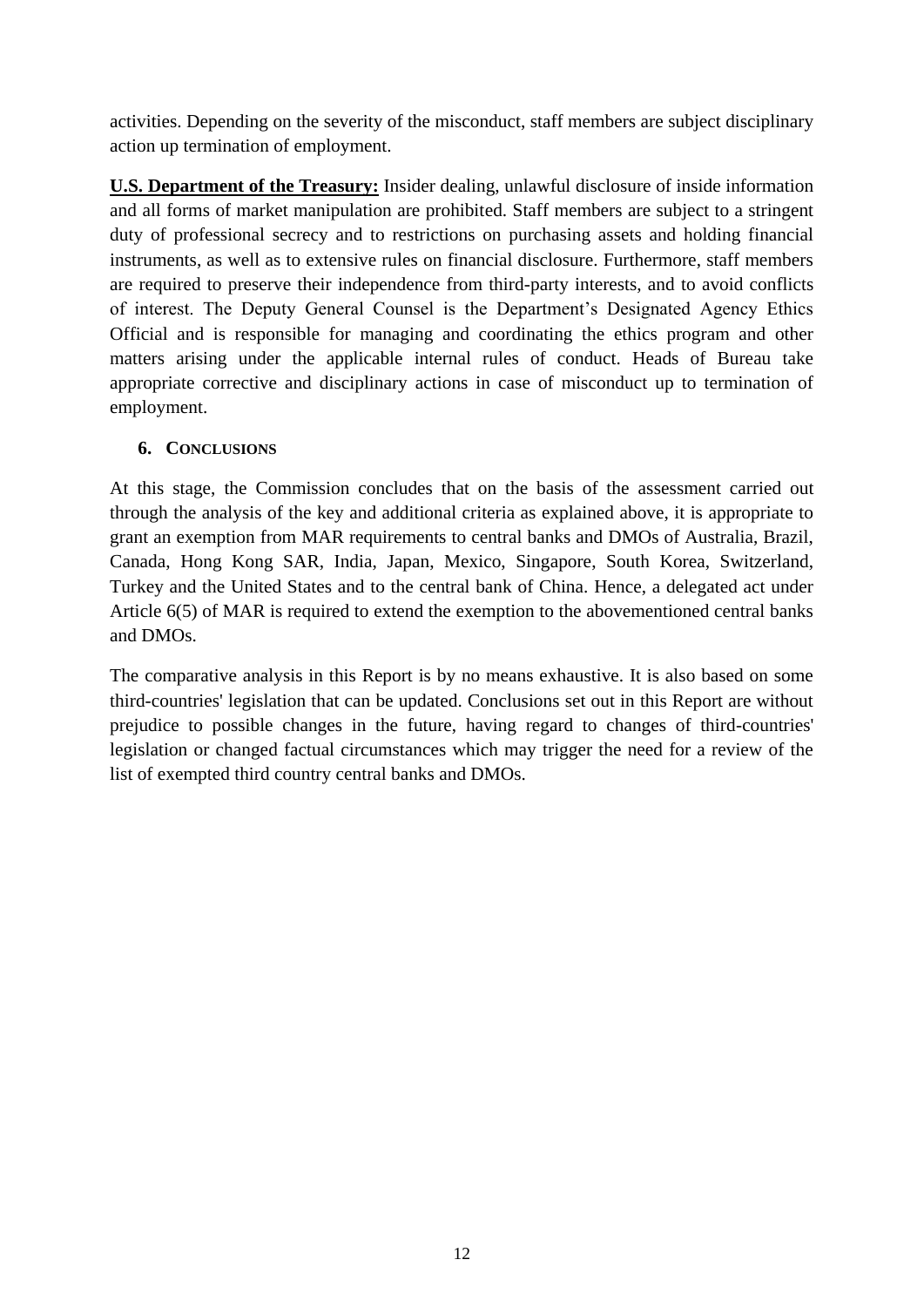# **ANNEX: COMPARATIVE OVERVIEW OF THIRD COUNTRIES**

|                                |            | <b>Insider</b><br>dealing<br>rules | <b>Inside</b><br>information<br>disclosure<br>rules | <b>Market</b><br>manipulation<br>rules | <b>CB/DMO</b><br>exemption              | Risk-<br>management<br>standards           | Confidential<br>information | Private<br>transactions<br>in assets    | Independence<br>and conflicts of<br>interest             | <b>Enforcement</b>                         | <b>Exemption</b> |
|--------------------------------|------------|------------------------------------|-----------------------------------------------------|----------------------------------------|-----------------------------------------|--------------------------------------------|-----------------------------|-----------------------------------------|----------------------------------------------------------|--------------------------------------------|------------------|
| <b>Australia</b>               | CB         | Yes                                | Yes                                                 | Yes                                    | N <sub>o</sub>                          | Applied but not<br>disclosed               | <b>PSNPU</b>                | <b>RTHA</b>                             | Independence duty<br>and avoid conflicts<br>of interest  | Internal unit<br>enforcing<br>actions      | Yes              |
|                                | <b>DMO</b> | Yes                                | Yes                                                 | Yes                                    | N <sub>o</sub>                          | Applied but not<br>disclosed               | <b>PSNPU</b>                | <b>RTHA</b>                             | Independence duty<br>and DIS                             | Internal unit<br>enforcing<br>actions      | Yes              |
| <b>Brazil</b>                  | CB         | Yes                                | Yes                                                 | Yes                                    | No                                      | Applied and<br>disclosed                   | <b>PSNPU</b>                | <b>RTHA</b>                             | Independence duty<br>and DIS                             | Internal unit<br>enforcing<br>actions      | Yes              |
|                                | <b>DMO</b> | Yes                                | Yes                                                 | Yes                                    | N <sub>o</sub>                          | Applied but not<br>disclosed               | <b>PSNPU</b>                | <b>RTHA</b>                             | Independence duty<br>and avoid conflicts<br>of interest  | Internal unit<br>enforcing<br>actions      | Yes              |
| Canada                         | CB         | Yes                                | Yes                                                 | Yes                                    | Yes<br>(only<br>domestic CB)            | Applied but not<br>disclosed               | <b>PSNPU</b>                | <b>RTHA</b>                             | Independence duty<br>and DIS                             | Internal unit<br>enforcing<br>actions      | Yes              |
|                                | <b>DMO</b> | Yes                                | Yes                                                 | Yes                                    | N <sub>0</sub>                          | Applied but not<br>disclosed               | <b>PSNPU</b>                | <b>RTHA</b>                             | Independence duty<br>and avoid conflicts<br>of interests | Internal unit<br>enforcing<br>actions      | Yes              |
| China                          | CB         | Yes                                | Yes                                                 | Yes                                    | Yes<br>(only<br>domestic CB)            | Applied but not<br>disclosed               | <b>PSNPU</b>                | <b>RTHA</b>                             | Independence duty<br>and DIS                             | Internal unit<br>enforcing<br>actions      | Yes              |
|                                | <b>DMO</b> | Yes                                | Yes                                                 | Yes                                    | Not publicly<br>available/<br>disclosed | Not publicly<br>available/<br>disclosed    | Professional<br>secrecy     | Not publicly<br>available/<br>disclosed | Independence duty                                        | Disciplinary<br>actions up to<br>dismissal | n/a              |
| <b>Hong Kong</b><br><b>SAR</b> | CB         | Yes                                | Yes                                                 | Yes                                    | Yes<br>(only<br>domestic CB)            | Applied but not<br>disclosed               | <b>PSNPU</b>                | <b>RTHA</b>                             | Independence duty<br>and DIS                             | Internal unit<br>enforcing<br>actions      | Yes              |
|                                | <b>DMO</b> | Yes                                | Yes                                                 | Yes                                    | Yes<br>(only<br>domestic<br>DMO         | Not publicly<br>available nor<br>disclosed | <b>PSNPU</b>                | <b>RTHA</b>                             | Independence duty<br>and avoid conflicts<br>of interests | Internal unit<br>enforcing<br>actions      | Yes              |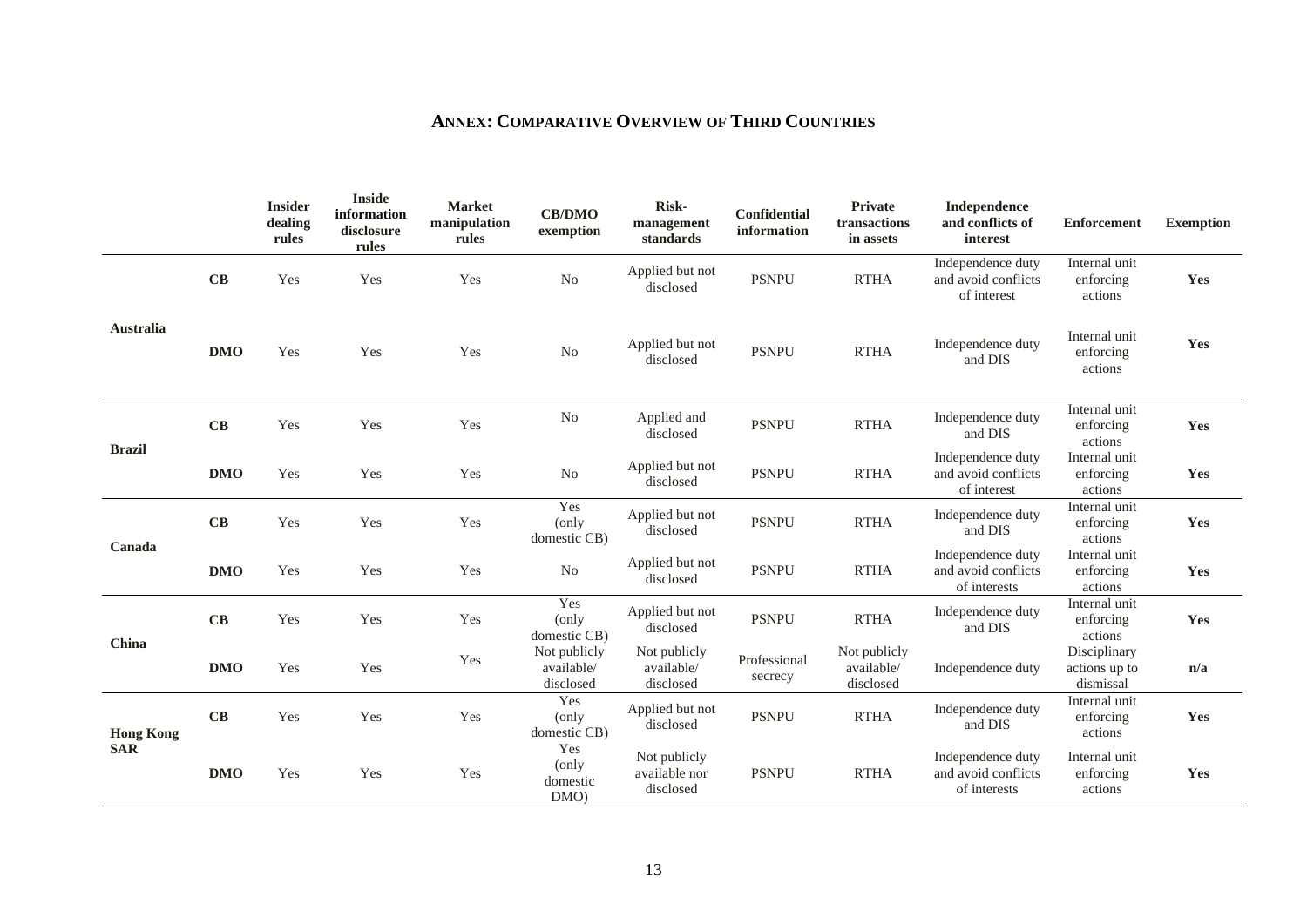| India              | CB/<br><b>DMO</b> | Yes | Yes | Yes | Yes<br>(only<br>domestic CB)            | Applied but not<br>disclosed               | Professional<br>secrecy                    | <b>RTHA</b>                                                      | Independence duty                                        | Internal unit<br>enforcing<br>actions                   | Yes |
|--------------------|-------------------|-----|-----|-----|-----------------------------------------|--------------------------------------------|--------------------------------------------|------------------------------------------------------------------|----------------------------------------------------------|---------------------------------------------------------|-----|
| Japan              | CB                | Yes | Yes | Yes | No                                      | Not publicly<br>available nor<br>disclosed | <b>PSNPU</b>                               | <b>RTHA</b>                                                      | Independence duty                                        | Disciplinary<br>actions up to<br>dismissal              | Yes |
|                    | <b>DMO</b>        | Yes | Yes | Yes | Not publicly<br>available/<br>disclosed | Not publicly<br>available nor<br>disclosed | <b>PSNPU</b>                               | <b>RTHA</b>                                                      | Independence duty<br>and avoid conflicts<br>of interests | Disciplinary<br>actions up to<br>dismissal              | Yes |
| <b>Mexico</b>      | CB                | Yes | Yes | Yes | Yes<br>(only<br>domestic CB)            | Applied but not<br>disclosed               | <b>PSNPU</b>                               | <b>RTHA</b>                                                      | Independence duty<br>and DIS                             | Internal unit<br>enforcing<br>actions                   | Yes |
|                    | <b>DMO</b>        | Yes | Yes | Yes | N <sub>o</sub>                          | Applied but not<br>disclosed               | <b>PSNPU</b>                               | Keep record<br>and report<br>assets<br>holdings/<br>transactions | Independence duty<br>and DIS                             | Internal unit<br>enforcing<br>actions                   | Yes |
| <b>Singapore</b>   | CB/<br><b>DMO</b> | Yes | Yes | Yes | Yes<br>(only<br>domestic CB)            | Applied but not<br>disclosed               | <b>PSNPU</b>                               | <b>RTHA</b>                                                      | Independence duty<br>and avoid conflicts<br>of interests | Internal unit<br>enforcing<br>actions                   | Yes |
| <b>South Korea</b> | CB                | Yes | Yes | Yes | N <sub>o</sub>                          | Applied but not<br>disclosed               | <b>PSNPU</b>                               | <b>RTHA</b>                                                      | Independence duty<br>and DIS                             | Internal unit<br>enforcing<br>actions                   | Yes |
|                    | DMO               | Yes | Yes | Yes | No                                      | Not publicly<br>available nor<br>disclosed | Not publicly<br>available nor<br>disclosed | <b>RTHA</b>                                                      | Independence duty<br>and DIS                             | Internal unit<br>enforcing<br>actions (no<br>dismissal) | Yes |
| <b>Switzerland</b> | CB                | Yes | Yes | Yes | Yes<br>(only<br>domestic CB)            | Applied but not<br>disclosed               | <b>PSNPU</b>                               | <b>RTHA</b>                                                      | Independence duty<br>and DIS                             | Internal unit<br>enforcing<br>actions                   | Yes |
|                    | <b>DMO</b>        | Yes | Yes | Yes | Yes<br>(only<br>domestic<br>DMO)        | Not publicly<br>available nor<br>disclosed | <b>PSNPU</b>                               | <b>RTHA</b>                                                      | Independence duty<br>and DIS                             | Disciplinary<br>actions up to<br>dismissal              | Yes |
| <b>Turkey</b>      | CB                | Yes | Yes | Yes | Yes<br>(only<br>domestic CB)            | Applied but not<br>disclosed               | <b>PSNPU</b>                               | <b>RTHA</b>                                                      | Independence duty<br>and DIS                             | Internal unit<br>enforcing<br>actions (no<br>dismissal) | Yes |
|                    | <b>DMO</b>        | Yes | Yes | Yes | N <sub>o</sub>                          | Applied but not<br>disclosed               | <b>PSNPU</b>                               | <b>RTHA</b>                                                      | Independence duty<br>and DIS                             | Internal unit<br>enforcing<br>actions (no<br>dismissal) | Yes |